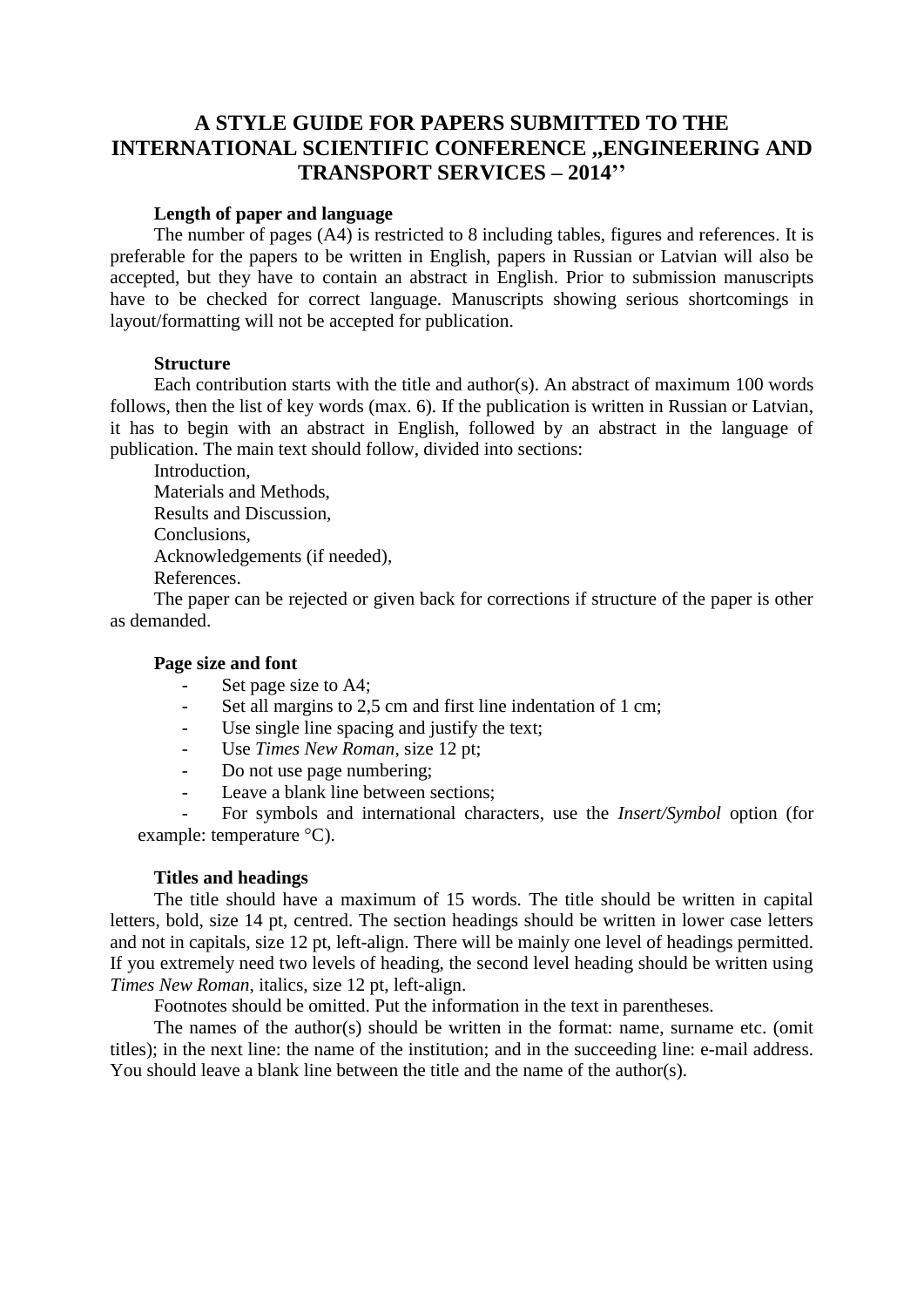*Example:*

## **A STYLE GUIDE FOR PAPERS**

#### **Ilze Bērziņa**

Riga Aeronautical Institute Ilze.Berzina@rai.lv

If there are authors from more than one institution, number them progressively (superscript) and repeat this number next to their address.

*Example:*

**Ilze Bērziņa**<sup>1</sup> **, Karlis Leja<sup>2</sup>**  $<sup>1</sup>$  Riga Aeronautical Institute</sup> <sup>2</sup>University of Latvia Ilze.Berzina@rai.lv; [Karlis.Leja@lu.lv](mailto:Karlis.Leja@lu.lv)

#### **Tables**

For tables, use font *Times New Roman*, regular, 10 points. Tables must be numbered; numbers have to be right-aligned above to the title (centred) of the table.

Table 1

## **This is an example of a table title**

Source:

#### **Figures**

Use font *Times New Roman*, regular, 10 points, do not use borders for legend area and do not use borders and shadings in background of the charts (figures) and use black and white version. Figures must be numbered, number and title have to be written under the figure and centred.





Source: